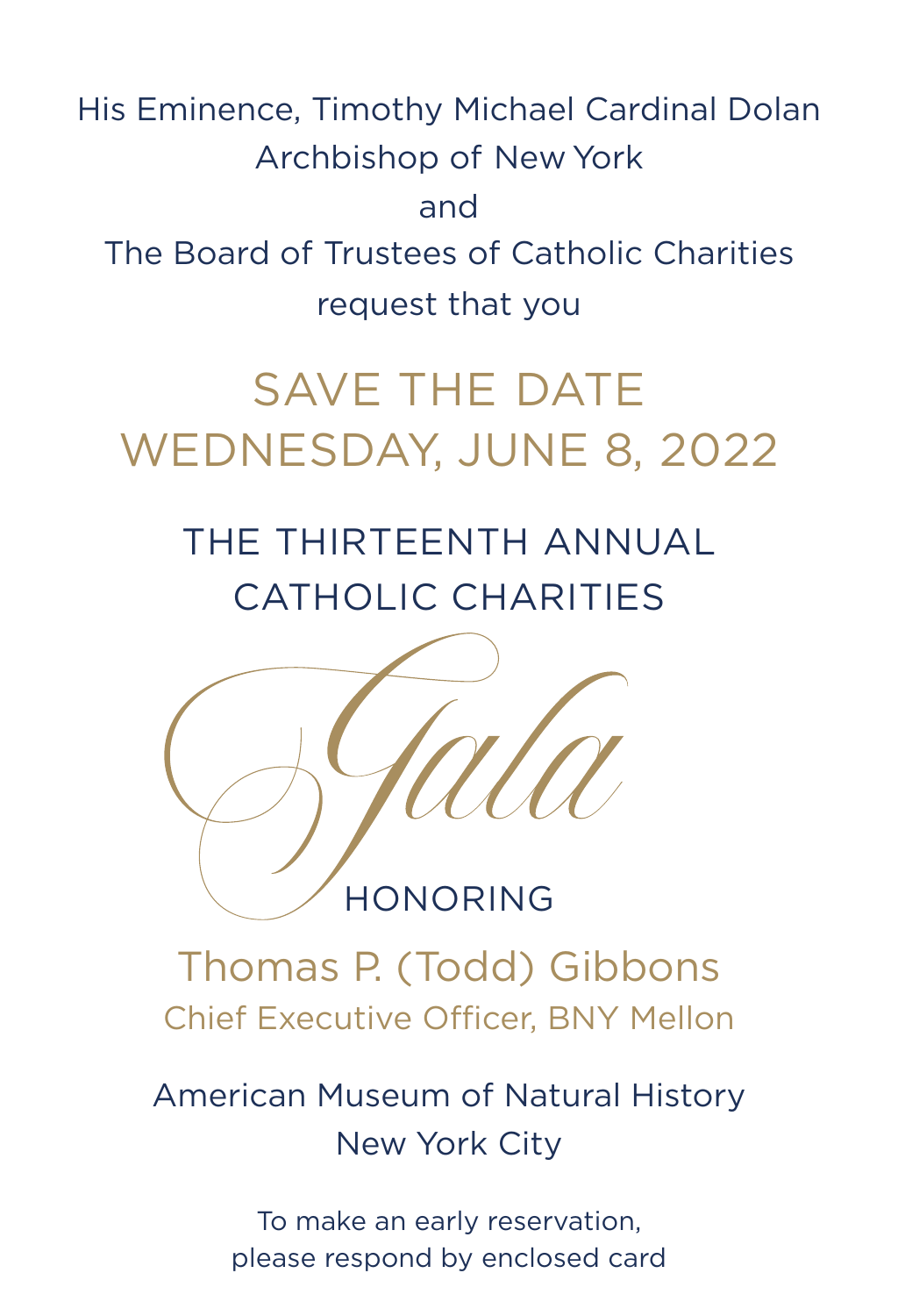

CATHOLIC CHARITIES is a federation of approximately 90 agencies and programs located throughout the 10 counties of the Archdiocese of New York, helping to solve the problems of New Yorkers in need—non-Catholics and Catholics alike—with services that protect and nurture children, resolve family crises, assist the hungry and homeless, support the physically and emotionally challenged, and integrate immigrants and refugees.

In 2017, Catholic Charities marked a 100-year legacy of service and launched the next century of providing help and creating hope for New Yorkers in need. Catholic Charities has recommitted to providing basic human services that are efficient, effective, accountable and caring—and to being a valued partner in building the fabric of a caring New York.

www.catholiccharitiesny.org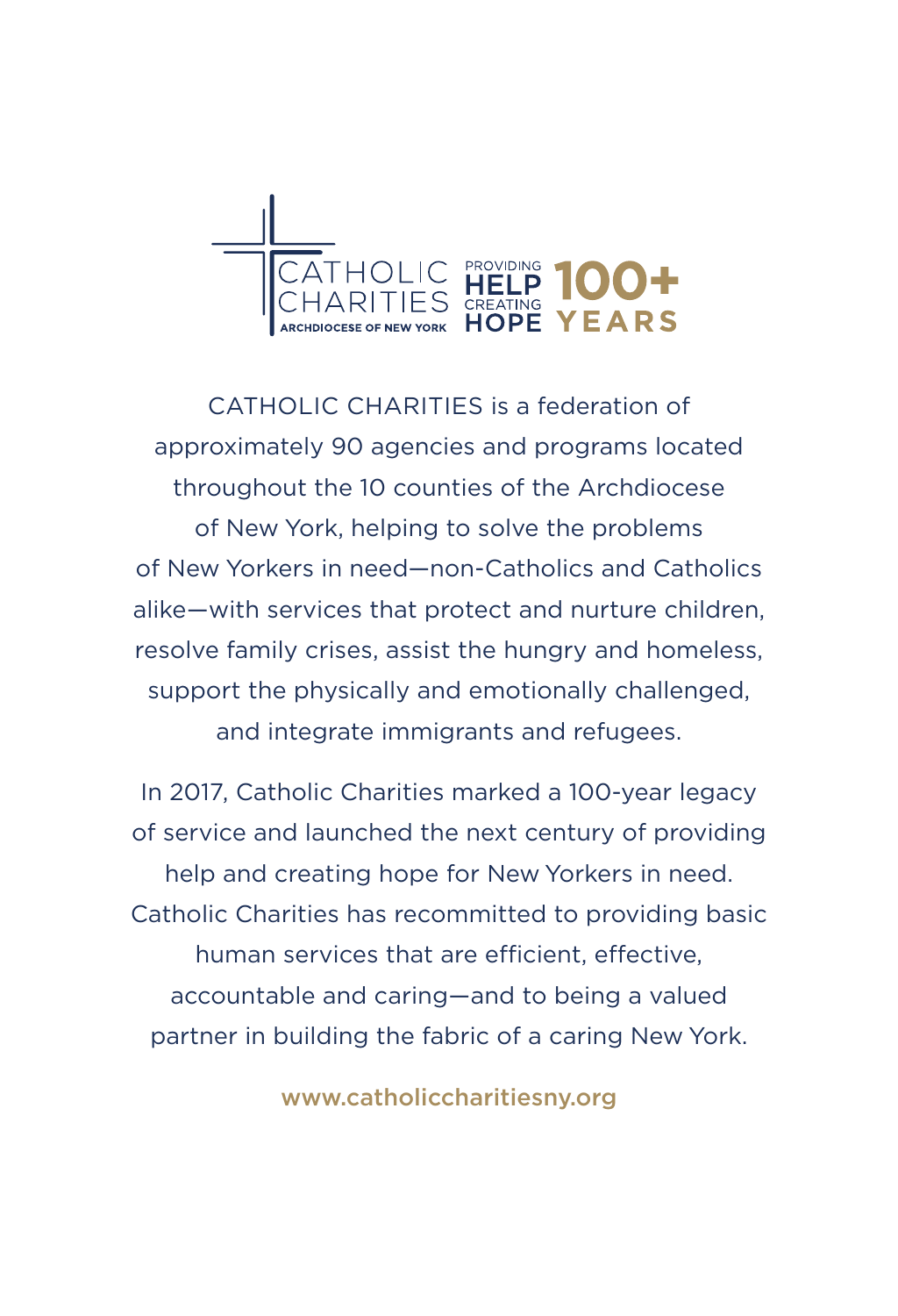THE THIRTEENTH ANNUAL CATHOLIC CHARITIES



WEDNESDAY, JUNE 8, 2022

#### I / We would like to make an early reservation

All tables seat ten guests

#### VISIONARY TABLE \$100,000

Premier table placement, invitation to the Cardinal's reception for you and your guests, recognition from the podium, in the program, and on the Catholic Charities website

#### STEWARD TABLE \$50,000

Prominent table placement, invitation to the Cardinal's reception for you and your guests, recognition from the podium and in the program

#### PATRON TABLE \$25,000

Preferred table placement, invitation to the Cardinal's reception for you and your guests, recognition in the program

BENEFACTOR TABLE \$10,000 Table and recognition in the program

SPONSOR TICKET(S) \$2,500 EACH

Preferred seating for one guest and recognition in the program

SAMARITAN TICKET(S) \$1,000 EACH Seating for one guest and recognition in the program

I am unable to attend, but enclosed is my contribution

of \$

PLEASE COMPLETE REVERSE SIDE